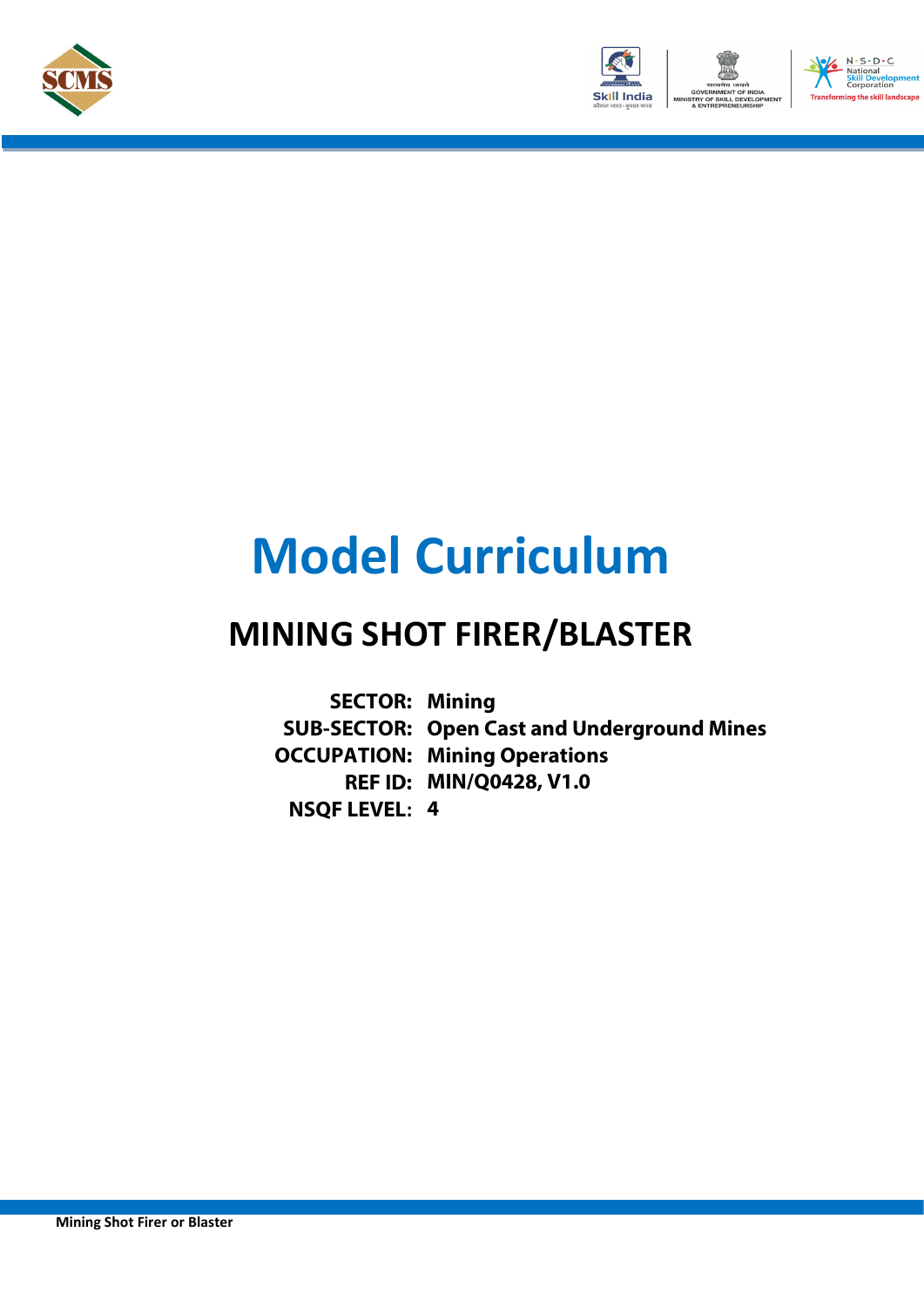



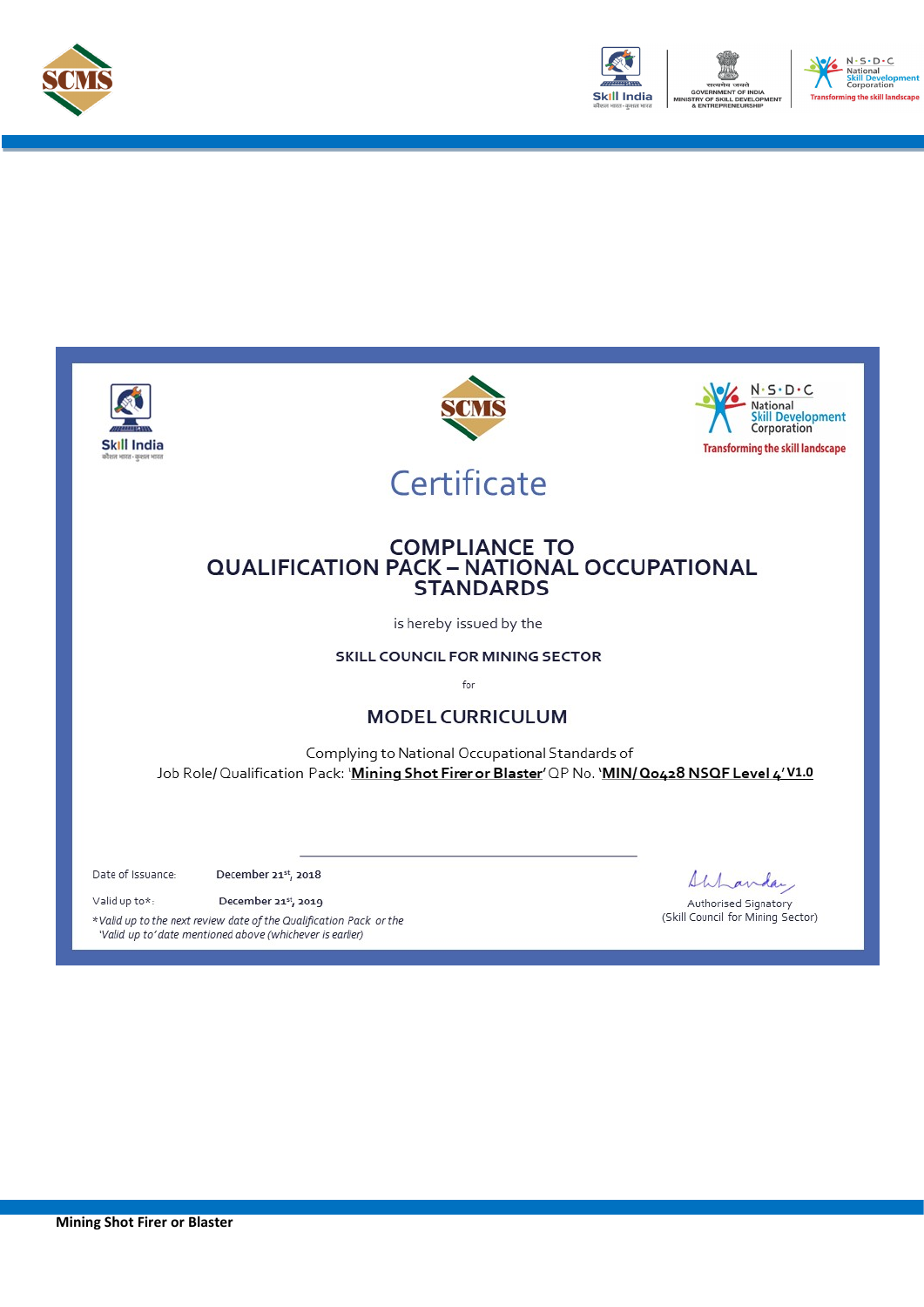



#### N - S - D - C<br>National<br>Skill Develop<br>Corporation m ng the skill landscape

# **TABLE OF CONTENTS**

| 1. Curriculum                    |    |
|----------------------------------|----|
| <b>2. Trainer Prerequisites</b>  | 04 |
| 3. Annexure: Assessment Criteria | 05 |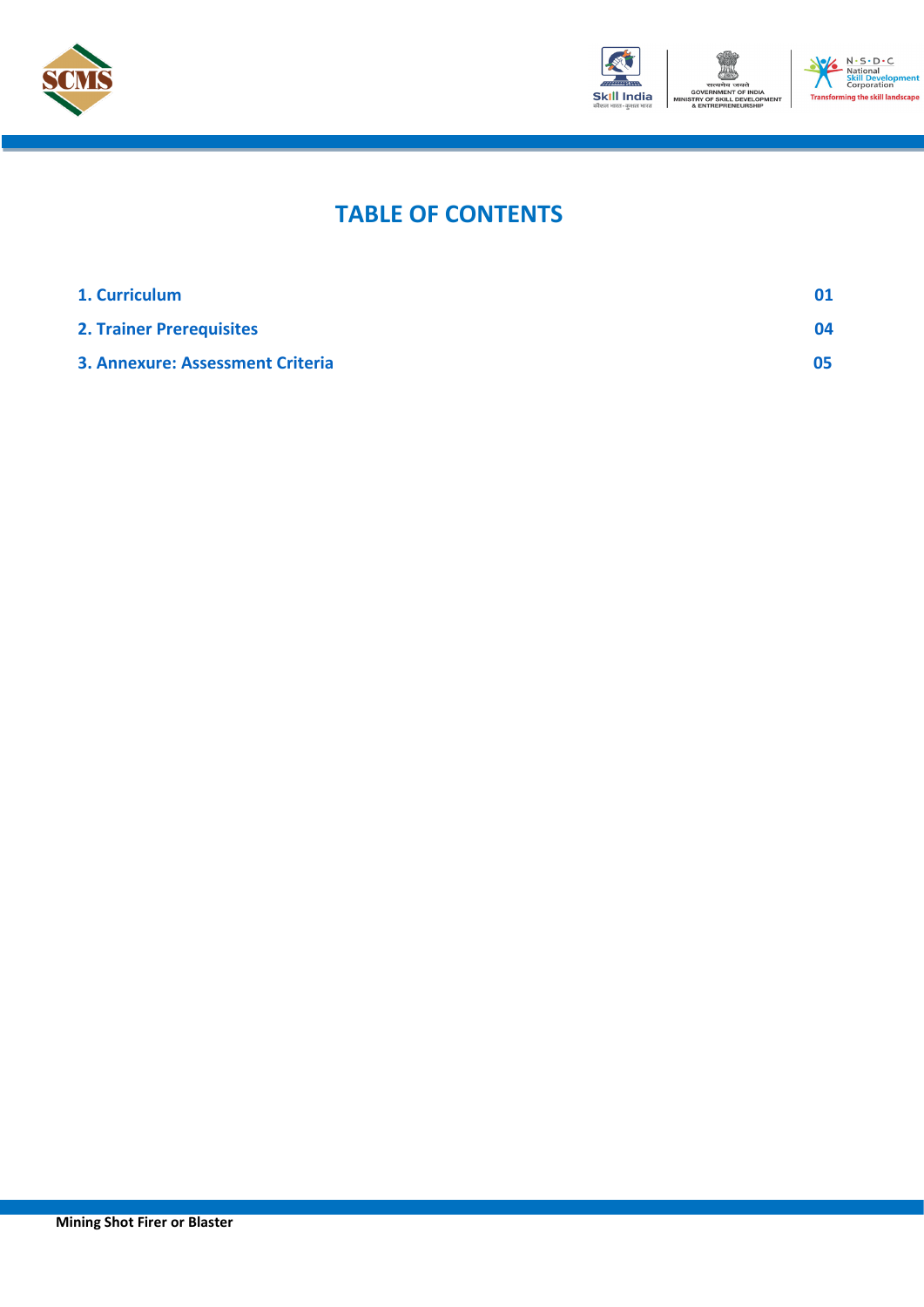



# <span id="page-3-0"></span>**Mining Shot Firer or Blaster**

### **CURRICULUM / SYLLABUS**

This program is aimed at training candidates for the job of a "Mining Shot Firer or Blaster", in the "Mining & Allied" Sector/Industry and aims at building the following key competencies amongst the learner.

| <b>Program Name</b>                        | <b>Mining Shot Firer or Blaster</b>                        |                                                                                                                                                                                                                                                                                                                                                                                                                                                                                                                                     |                                                                                                                                                                      |  |
|--------------------------------------------|------------------------------------------------------------|-------------------------------------------------------------------------------------------------------------------------------------------------------------------------------------------------------------------------------------------------------------------------------------------------------------------------------------------------------------------------------------------------------------------------------------------------------------------------------------------------------------------------------------|----------------------------------------------------------------------------------------------------------------------------------------------------------------------|--|
| Qualification Pack Name &<br>Reference ID. | MIN/Q0428                                                  |                                                                                                                                                                                                                                                                                                                                                                                                                                                                                                                                     |                                                                                                                                                                      |  |
| <b>Version No.</b>                         | V1.0                                                       | Version update date                                                                                                                                                                                                                                                                                                                                                                                                                                                                                                                 | 21/12/2018                                                                                                                                                           |  |
| <b>Pre-requisites to Training</b>          | Class X and statutory certificate                          |                                                                                                                                                                                                                                                                                                                                                                                                                                                                                                                                     |                                                                                                                                                                      |  |
| <b>Training Outcomes</b>                   | $\bullet$<br>$\bullet$<br>٠<br>$\bullet$<br>consideration. | After completing this programme, participants will be able to:<br>use of personal protective equipment.<br>Explain the types of explosives used in mines<br>Demonstrate various steps involved in storing, transporting and handling<br>explosives used for blasting in the mines.<br>Use basic tools, equipment, and materials used in blasting operations.<br>Charge blast holes correctly and on time.<br>Carry out blasting operations safely in opencast and underground mines.<br>Follow Environment Health and Safety norms. | Discuss onsite health and safety measures related to blasting operations and the<br>Follow procedures related to dealing with misfires while keeping safety norms in |  |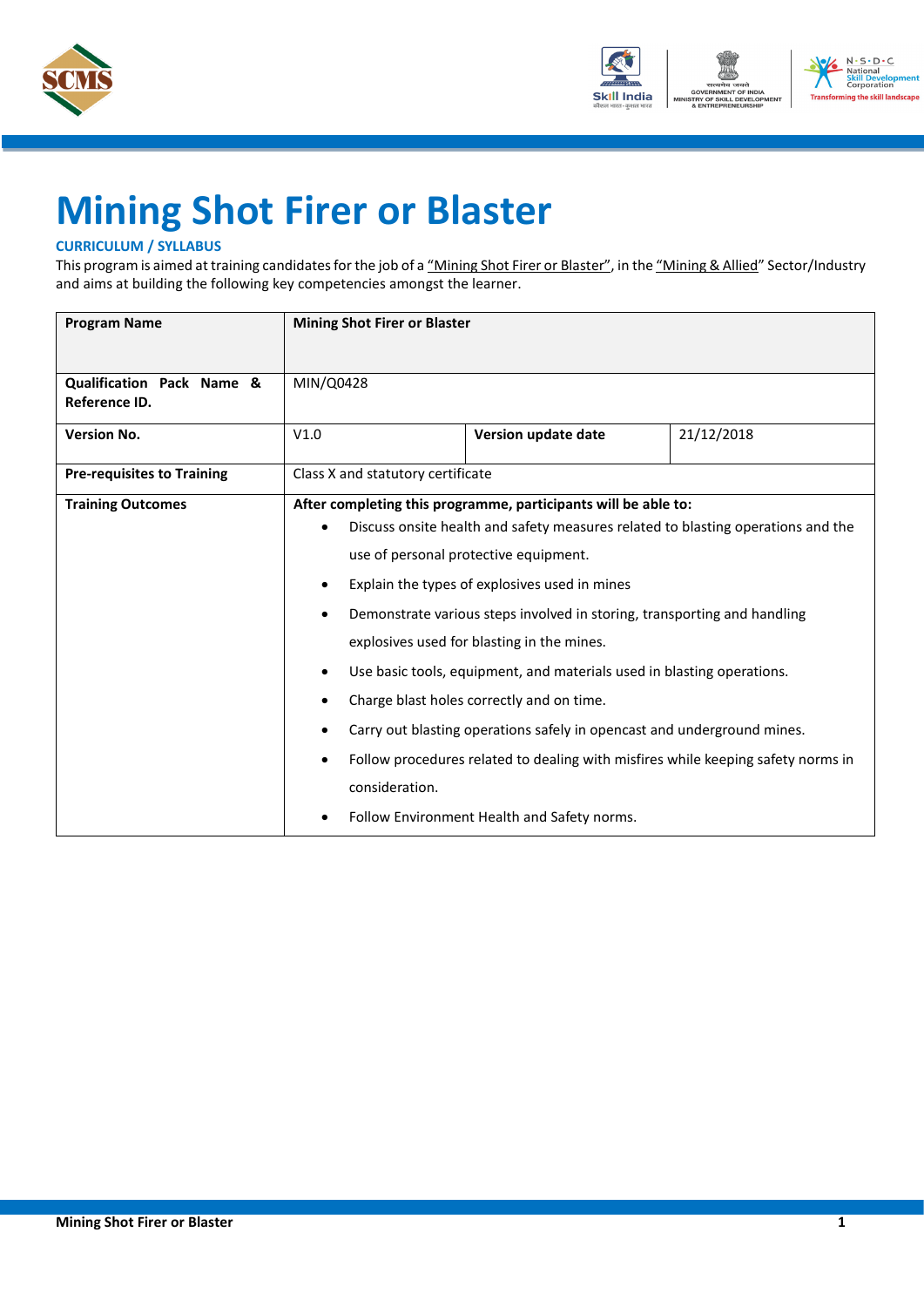



This course encompasses 3 out of 3 National Occupational Standards (NOS) of "Mining Shot Firer or Blaster" Qualification Pack issued by "Skill Council for Mining Sector".

| S.  | <b>Module Name</b>                                                                                                                                                                                                               | <b>Key Learning Outcomes</b>                                                                                                                                                                                                                                                                                                                                                                                                                                                                                                                                                                                                                                                                                                                                                                     | <b>Equipment Required</b>                                                                                                                                                                                                              |
|-----|----------------------------------------------------------------------------------------------------------------------------------------------------------------------------------------------------------------------------------|--------------------------------------------------------------------------------------------------------------------------------------------------------------------------------------------------------------------------------------------------------------------------------------------------------------------------------------------------------------------------------------------------------------------------------------------------------------------------------------------------------------------------------------------------------------------------------------------------------------------------------------------------------------------------------------------------------------------------------------------------------------------------------------------------|----------------------------------------------------------------------------------------------------------------------------------------------------------------------------------------------------------------------------------------|
| No. |                                                                                                                                                                                                                                  |                                                                                                                                                                                                                                                                                                                                                                                                                                                                                                                                                                                                                                                                                                                                                                                                  |                                                                                                                                                                                                                                        |
| 1.  | <b>Introduction</b><br><b>Theory Duration</b><br>(hh:mm)<br>10:00<br><b>Practical Duration</b><br>(hh:mm)<br>20:00<br><b>Corresponding</b><br><b>NOS Code</b><br><b>Bridge Module</b>                                            | Identify explosives and their classification into low<br>$\bullet$<br>explosives and high explosives.<br>State major factors to be kept in mind for selecting<br>$\bullet$<br>explosives.<br>Recall blasting concepts and safety precautions during<br>٠<br>blasting.<br>Explain blast initiation system, safety fuels, detonators,<br>$\bullet$<br>NONEL, etc. its application and limitation.<br>Explain proper stemming and firing sequence.<br>$\bullet$<br>Define procedure of taking shelters during blasting.<br>$\bullet$<br>Examine proper connection of blast hole section.<br>$\bullet$<br>List the duties of the shot-firer as per norms outlined in<br>$\bullet$<br>mining regulations.<br>Recall the procedure of transporting, handling of<br>$\bullet$<br>explosive and its SOP. | LCD Projector, dummy<br>detonator, dummy<br>explosive, dummy Exploder<br>, Copper Scraper, Stemming<br>Rod, Blasting Cable, Packer<br>/Spacer, Crimper, dummy<br>Safety Fuse / Codex,<br>Signaling Torch, Red Flag,<br>Alarming System |
| 2.  | <b>Receive and Handle</b><br><b>Explosive materials on</b><br><b>Site</b><br><b>Theory Duration</b><br>(hh:mm)<br>20:00<br><b>Practical Duration</b><br>(hh:mm)<br>45:00<br><b>Corresponding</b><br><b>NOS Code</b><br>MIN/N0479 | Demonstrate the competence to receive and handle<br>$\bullet$<br>explosive materials.<br>Identify the explosive quantity which is required for<br>$\bullet$<br>blasting operations.<br>Analyze the effects of blast induced and its<br>$\bullet$<br>environmental impacts.<br>Evaluate the use of personal protective equipment.<br>$\bullet$<br>Design authorization of blast specification                                                                                                                                                                                                                                                                                                                                                                                                     | Dummy detonator, dummy<br>explosive, dummy Exploder<br>Copper Scraper, Stemming<br>Rod, Blasting Cable, Packer<br>/Spacer, Crimper, dummy<br>Safety Fuse / Codex,<br>Signaling Torch, Red Flag,<br>Alarming System                     |
| 3   | <b>Charge blast holes, Blast</b><br>to specification and<br>deals with misfires<br><b>Theory Duration:</b><br>(hh:mm)<br>20:00<br><b>Practical Duration:</b><br>(hh:mm)<br>70:00<br><b>Corresponding</b>                         | Evaluate charge blast holes and blasting specification.<br>$\bullet$<br>Inspect blast sites prior to charging by checking and<br>$\bullet$<br>profiling of the drill holes<br>Identify blast specification and confirm the charge.<br>٠<br>Prepare the explosive materials and charging blast<br>٠<br>holes with the explosive materials<br>Examine and clear to secure specified danger zone in<br>$\bullet$<br>compliance with the operational and organizational<br>rules.<br>Execute firing with proper clearance by ensuring good<br>$\bullet$<br>sounding, warning system.<br>Inspect blast site prior to and after detonation.<br>$\bullet$                                                                                                                                               | Dummy detonator, dummy<br>explosive, dummy Exploder<br><b>Copper Scraper, Stemming</b><br>Rod, Blasting Cable, Packer<br>/Spacer, Crimper, dummy<br>Safety Fuse / Codex,<br>Signaling Torch, Red Flag,<br>Alarming System              |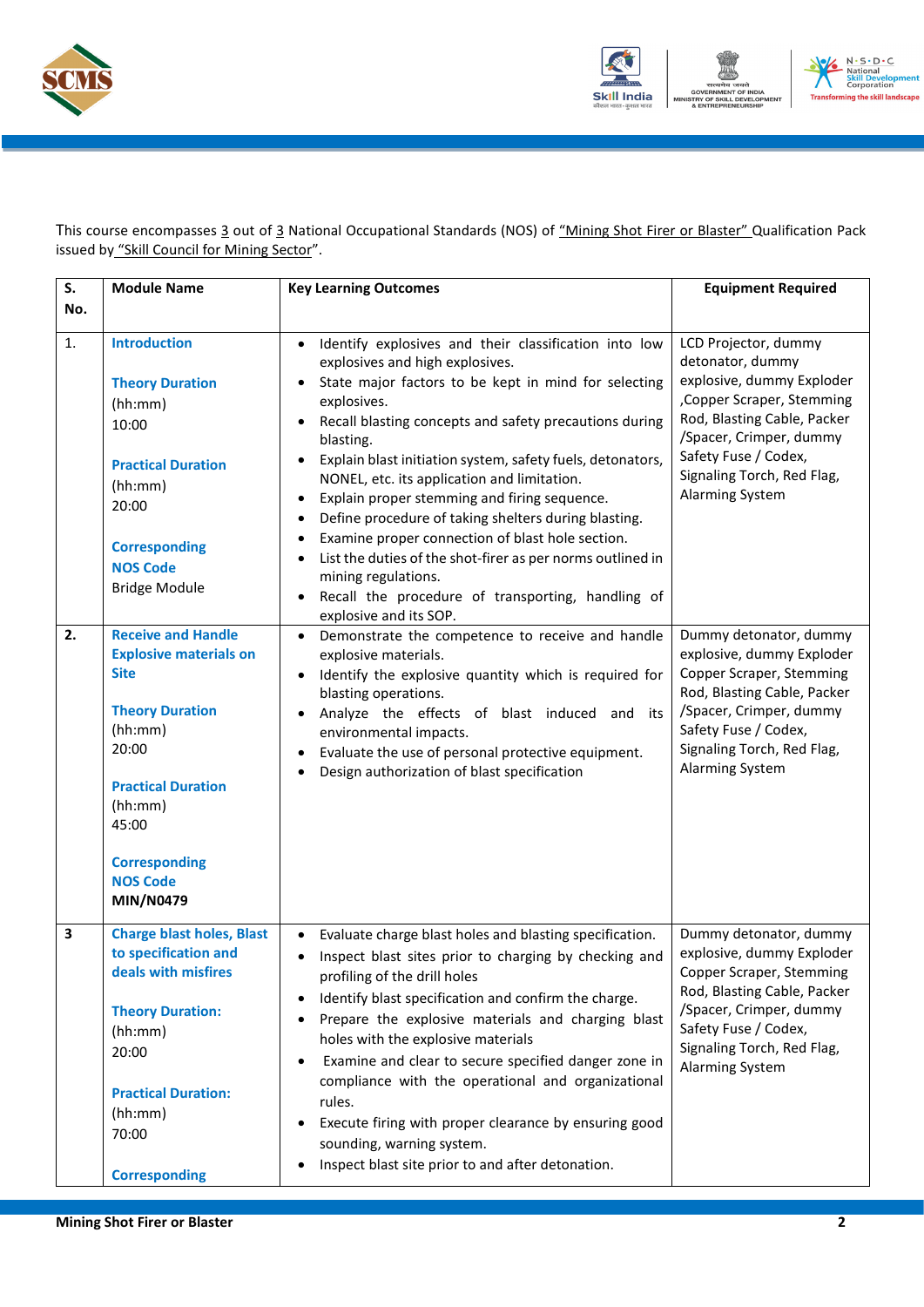





|   | <b>NOS Code</b>                                                                                                         | Take charge of misfires by identifying types and                                                                                                                                                                                                                                                                                                                                                             |                                                                                          |
|---|-------------------------------------------------------------------------------------------------------------------------|--------------------------------------------------------------------------------------------------------------------------------------------------------------------------------------------------------------------------------------------------------------------------------------------------------------------------------------------------------------------------------------------------------------|------------------------------------------------------------------------------------------|
|   | <b>MIN/N0480</b>                                                                                                        | position of misfire.                                                                                                                                                                                                                                                                                                                                                                                         |                                                                                          |
|   |                                                                                                                         | Take remedial action for misfires and recover explosive<br>$\bullet$                                                                                                                                                                                                                                                                                                                                         |                                                                                          |
|   |                                                                                                                         | materials.                                                                                                                                                                                                                                                                                                                                                                                                   |                                                                                          |
| 4 | <b>Health and Safety</b><br><b>Theory Duration</b><br>(hh:mm)<br>10:00<br><b>Practical Duration</b><br>(hh:mm)<br>15:00 | Recall health and safety measures critical for personnel<br>working in open-cast mines.<br>Comply with occupational health and safety<br>$\bullet$<br>regulations adopted by the employer.<br>Follow mining operations procedures with respect to<br>$\bullet$<br>materials handling and accidents.<br>Explain the safety guidelines specified by Directorate<br>$\bullet$<br>General of Mine Safety (DGMS). | Fire Extinguisher Cylinders,<br>First Aid Box, Fire Fighting<br>Charts, First Aid Charts |
|   | <b>Corresponding</b><br><b>NOS Code</b><br><b>MIN/N0901</b>                                                             |                                                                                                                                                                                                                                                                                                                                                                                                              |                                                                                          |
|   | <b>Total Duration</b>                                                                                                   | <b>Unique Equipment Required:</b>                                                                                                                                                                                                                                                                                                                                                                            |                                                                                          |
|   | <b>Theory Duration</b><br>(hh:mm)<br>60:00                                                                              | Helmet, Dust Mask, Goggles, Ear Plug, Gloves, Reflective<br>Jacket, Safety Belt, Gum Boots                                                                                                                                                                                                                                                                                                                   |                                                                                          |
|   | <b>Practical Duration</b><br>(hh:mm)                                                                                    |                                                                                                                                                                                                                                                                                                                                                                                                              |                                                                                          |
|   | 150:00                                                                                                                  |                                                                                                                                                                                                                                                                                                                                                                                                              |                                                                                          |

Grand Total Course Duration: 210 Hours, 0 Minutes (This syllabus/ curriculum has been approved by SSC: Skill Council for Mining Sector)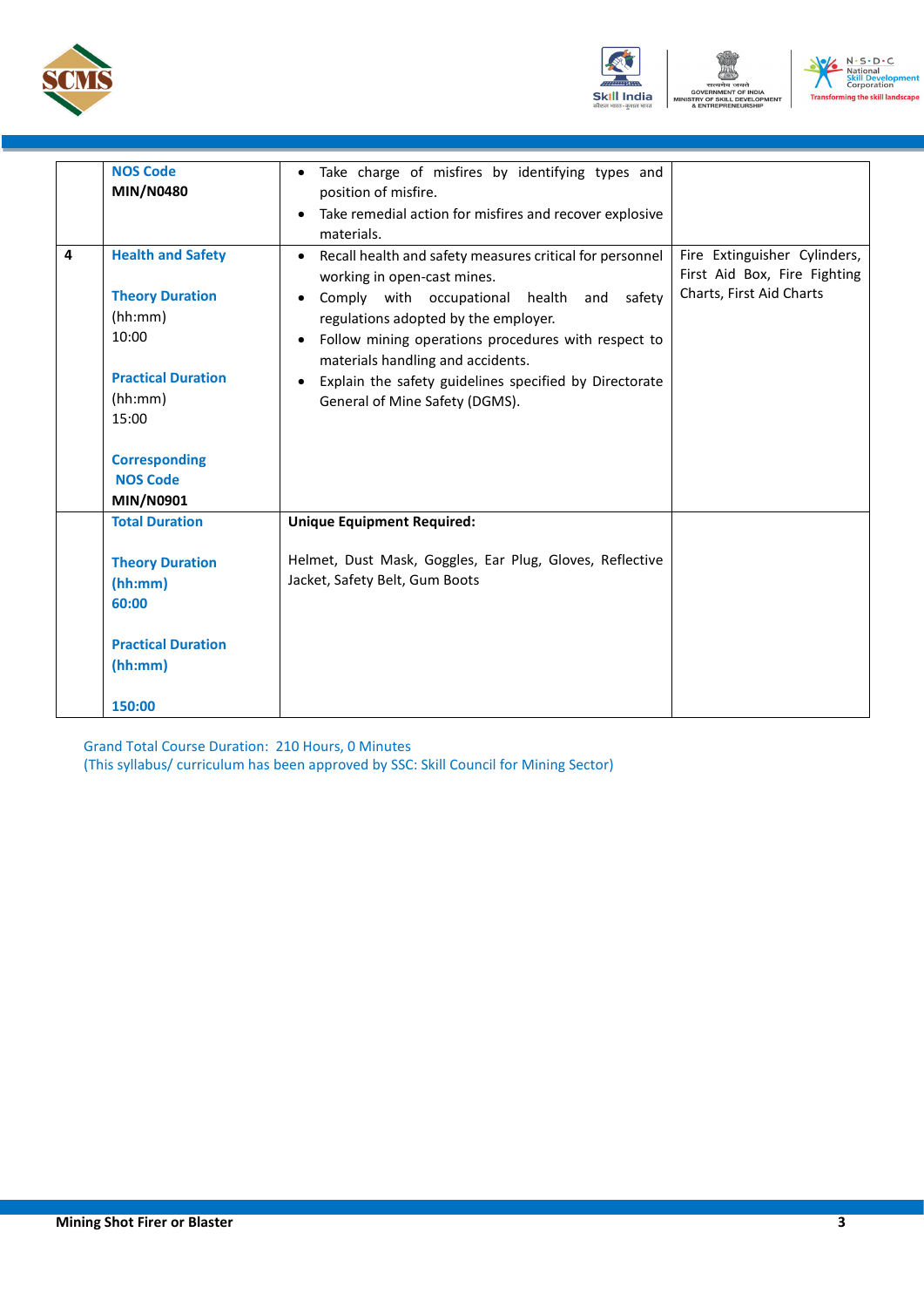



## <span id="page-6-0"></span>**Trainer Prerequisites for Job role: "Mining Shot Firer or Blaster" mapped to Qualification Pack: "MIN/Q0428, V1.0"**

| Sr.            | Area                  | <b>Details</b>                                                                                                                                   |  |  |  |
|----------------|-----------------------|--------------------------------------------------------------------------------------------------------------------------------------------------|--|--|--|
| <b>No</b>      |                       |                                                                                                                                                  |  |  |  |
|                |                       |                                                                                                                                                  |  |  |  |
| $\mathbf{1}$   | <b>Description</b>    | To deliver accredited training service, mapping to the curriculum detailed above, in accordance<br>with the Qualification Pack "MIN/Q0428 V1.0". |  |  |  |
| $\overline{2}$ | Personal              | This job requires sensitivity to problem solving, safety orientation, reading, writing and                                                       |  |  |  |
|                | <b>Attributes</b>     | communication skills and good agility. The person should be of good physical condition with                                                      |  |  |  |
|                |                       | good vision and must pass through periodic medical tests.                                                                                        |  |  |  |
| 3              | <b>Minimum</b>        | Class X/ITI or                                                                                                                                   |  |  |  |
|                | <b>Educational</b>    | Diploma in Mining or                                                                                                                             |  |  |  |
|                | <b>Qualifications</b> | B-Tech in Mining                                                                                                                                 |  |  |  |
| 4a             | <b>Domain</b>         | Certified for Job Role: "Mining Shot Firer or Blaster" mapped to QP: "MIN/Q428, V1.0".                                                           |  |  |  |
|                | <b>Certification</b>  | Minimum accepted score is 80%                                                                                                                    |  |  |  |
| 4 <sub>b</sub> | <b>Platform</b>       | Recommended that the Trainer is certified for the Job Role: "Trainer", mapped to the                                                             |  |  |  |
|                | <b>Certification</b>  | Qualification Pack: "MEP/Q0102". Minimum accepted score as per SSC guideline is 80%.                                                             |  |  |  |
| 5              | <b>Experience</b>     | Class $X/$ ITI- 6 years<br>1.                                                                                                                    |  |  |  |
|                |                       | Diploma in Mining - 5 years<br>2.                                                                                                                |  |  |  |
|                |                       | B-Tech in Mining $-4$ years<br>3.                                                                                                                |  |  |  |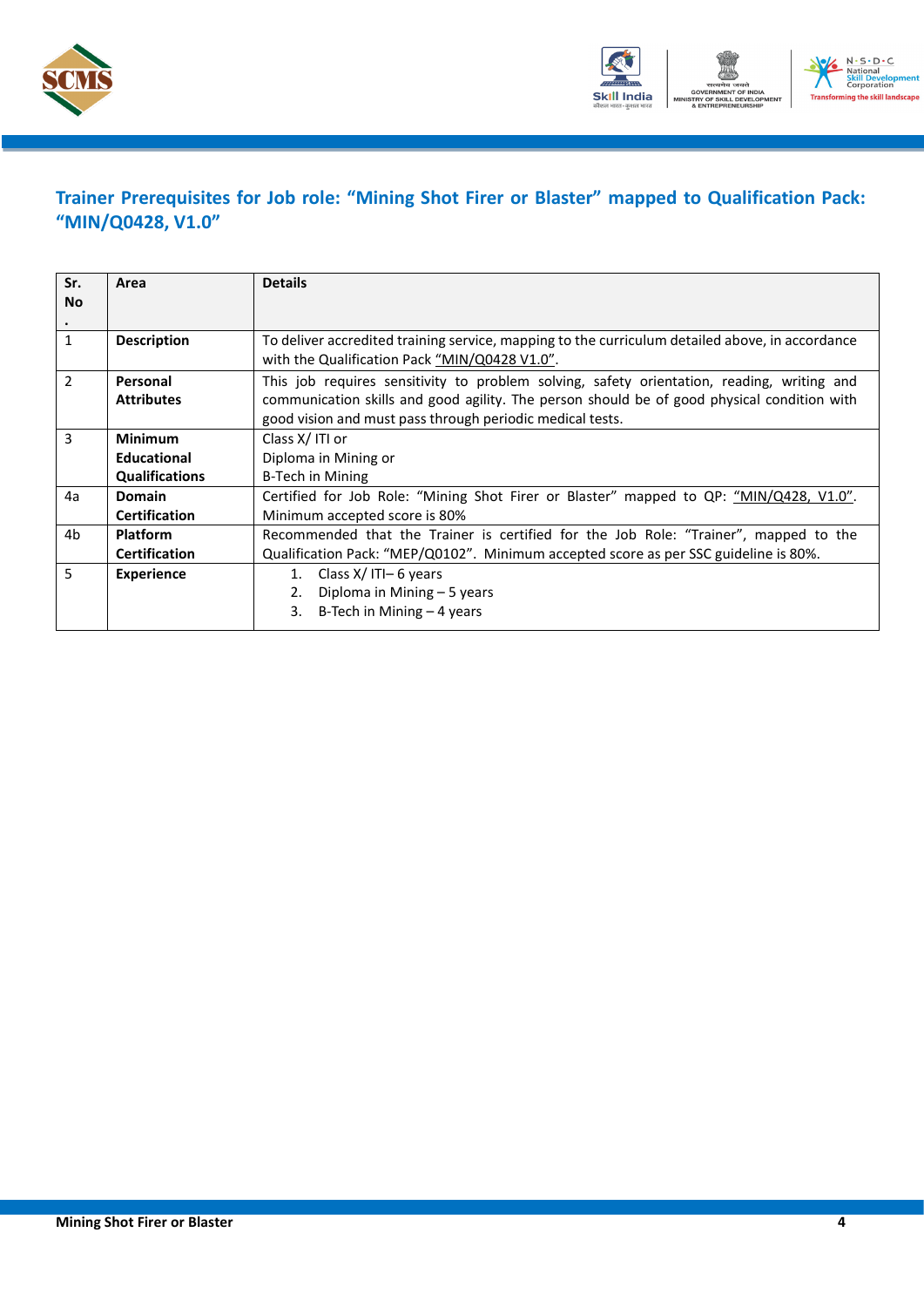



#### <span id="page-7-0"></span>**Annexure: Assessment Criteria**

| <b>Assessment Criteria for Mining Shot Firer or Blaster</b> |                                        |
|-------------------------------------------------------------|----------------------------------------|
| <b>Job Role</b>                                             | <b>Mining Shot Firer or Blaster</b>    |
| <b>Qualification Pack</b>                                   | MIN/Q0428,V1.0                         |
| <b>Sector Skill Council</b>                                 | <b>Skill Council for Mining Sector</b> |

### **Guidelines for Assessment**

1. Criteria for assessment for each Qualification Pack will be created by the Sector Skill Council. Each Performance Criteria (PC) will be assigned marks proportional to its importance in NOS. SSC will also lay down proportion of marks for Theory and Skills Practical for each PC

2. The assessment for the theory part will be based on knowledge bank of questions created by the SSC

3. Individual assessment agencies will create unique question papers for theory part for each candidate at each

examination/training centre (as per assessment criteria below)

4. Individual assessment agencies will create unique evaluations for skill practical for every student at each examination/training centre based on these criteria

5. To pass the Qualification Pack, every trainee should score a minimum of 70% in every NOS

6. In case of successfully passing only certain number of NOS's, the trainee is eligible to take subsequent assessment on the balance NOS's to pass the Qualification Pack

|                                                                          |                                                                                                                                                                                             |                            |              | <b>Marks Allocation</b> |                            |
|--------------------------------------------------------------------------|---------------------------------------------------------------------------------------------------------------------------------------------------------------------------------------------|----------------------------|--------------|-------------------------|----------------------------|
|                                                                          |                                                                                                                                                                                             | <b>Total Mark</b><br>(100) | Out Of       | <b>Theory</b>           | <b>Skills</b><br>Practical |
| 1.MIN/N0479<br>Receive and<br>Handle Explosive<br>Materials On-<br>Site) | PC1.<br>Obtain all explosive materials correctly<br>and check conformity with the requirements of<br>the blasting specification.                                                            | 35                         | 1.5          | $\mathbf{1}$            | 0.5                        |
|                                                                          | PC <sub>2</sub> .<br>Complete the records accurately and make<br>them available to authorized persons.                                                                                      |                            | $\mathbf{1}$ | 0.5                     | 0.5                        |
|                                                                          | Handle the explosive materials and move<br>PC <sub>3</sub> .<br>safely in accordance with operational and<br>organizational procedures and relevant legislation<br>requirements.            |                            | 1.5          | 1                       | 0.5                        |
|                                                                          | PC4.<br>Contain all explosive materials safely and<br>securely and take precautions to avoid any loss or<br>damage.                                                                         |                            | 1.5          | $\mathbf{1}$            | 0.5                        |
|                                                                          | Separate the explosives and detonators<br>PC5.<br>and handle them in conformity with operational<br>and organizational rules and procedures and in<br>accordance with relevant legislation. |                            | 1.5          | $\mathbf{1}$            | 0.5                        |
|                                                                          | PC6.<br>Apply the approved routes when<br>transporting explosive materials.                                                                                                                 |                            | 1.5          | 0.5                     | 1                          |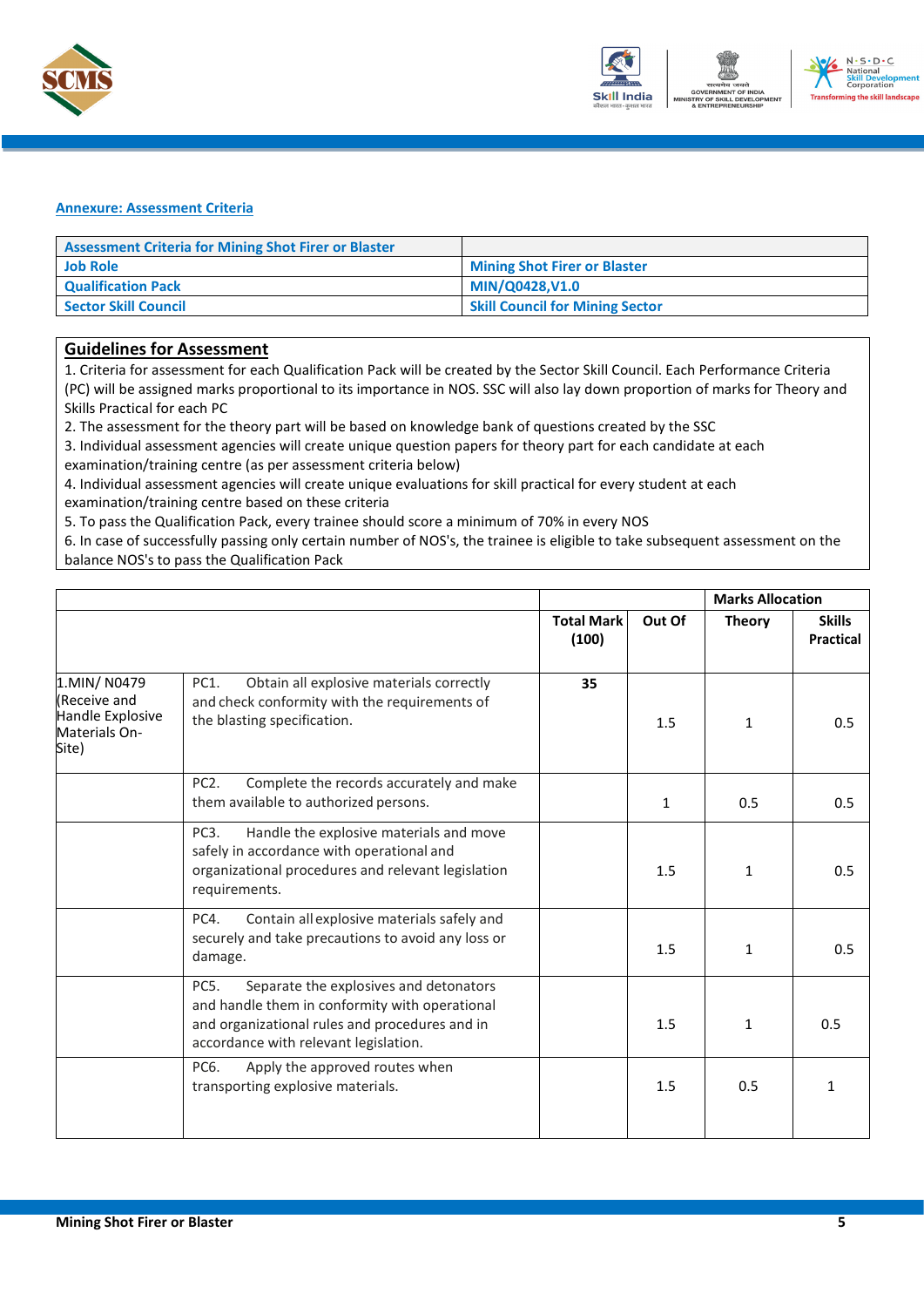





| Display relevant danger notices in<br>PC7.<br>conformity with operational and organizational<br>rules and procedures and with<br>relevant legislation.                                                                                                                   | 1.5 | 0.5          | $\mathbf{1}$ |
|--------------------------------------------------------------------------------------------------------------------------------------------------------------------------------------------------------------------------------------------------------------------------|-----|--------------|--------------|
| Understand the location and area for<br>PC8.<br>blasting and requirements to conform with<br>the overall development plans of the site                                                                                                                                   | 1.5 | $\mathbf{1}$ | 0.5          |
| PC <sub>9</sub> .<br>Understand the quality and extent of<br>mineral materials for removal and confirm with<br>the relevant persons (e.g. manager; explosives<br>supervisor; blasting team; contractors:<br>geotechnical specialist) and the<br>operational requirements | 1.5 | 1            | 0.5          |
| PC10. Survey the geological makeup of the ground<br>and mineral strata visually and evaluate for<br>matching with the<br>specified requirements                                                                                                                          | 1.5 | $\mathbf{1}$ | 0.5          |
| PC11. Identify the geological anomalies of the<br>blast site visually and take into account in the blast<br>design                                                                                                                                                       | 1.5 | 1            | 0.5          |
| PC12. Collect and record the dimensional<br>information in accordance with the blast<br>specification requirements                                                                                                                                                       | 1   | 0.5          | 0.5          |
| PC13. Ensure that the output of the blast is<br>confirmed to meet<br>with the site requirements                                                                                                                                                                          | 1.5 | 0.5          | $\mathbf{1}$ |
| PC14. Determine the extent of the blast from the<br>production requirements, the fragmentation and<br>geological makeup of the ground and mineral<br>strata, face provision and availability and<br>drill size                                                           | 1.5 | 0.5          | $\mathbf{1}$ |
| PC15. Understand the effects of a blast on plant,<br>buildings, external features and the surrounding<br>environment                                                                                                                                                     | 1.5 | 1            | 0.5          |
| PC16. Understand the drill plan                                                                                                                                                                                                                                          | 1.5 | 0.5          | $\mathbf{1}$ |
| PC17. Identify the potential hazards and danger<br>sources and record in the blast specification                                                                                                                                                                         | 1.5 | $\mathbf{1}$ | 0.5          |
| PC18. Carry out the work to approved procedures<br>and practices and in compliance with statutory<br>requirements                                                                                                                                                        | 1.5 | 0.5          | $\mathbf{1}$ |
| PC19. collect information from previous blasts at<br>the site and examine and evaluate in formation in<br>determining the blast design                                                                                                                                   | 1.5 | $\mathbf{1}$ | 0.5          |
| PC20. Analyse constraints and capabilities of plant<br>and equipment used for moving and processing<br>mineral materials and factor the same in the blast<br>design                                                                                                      | 1.5 | $\mathbf{1}$ | 0.5          |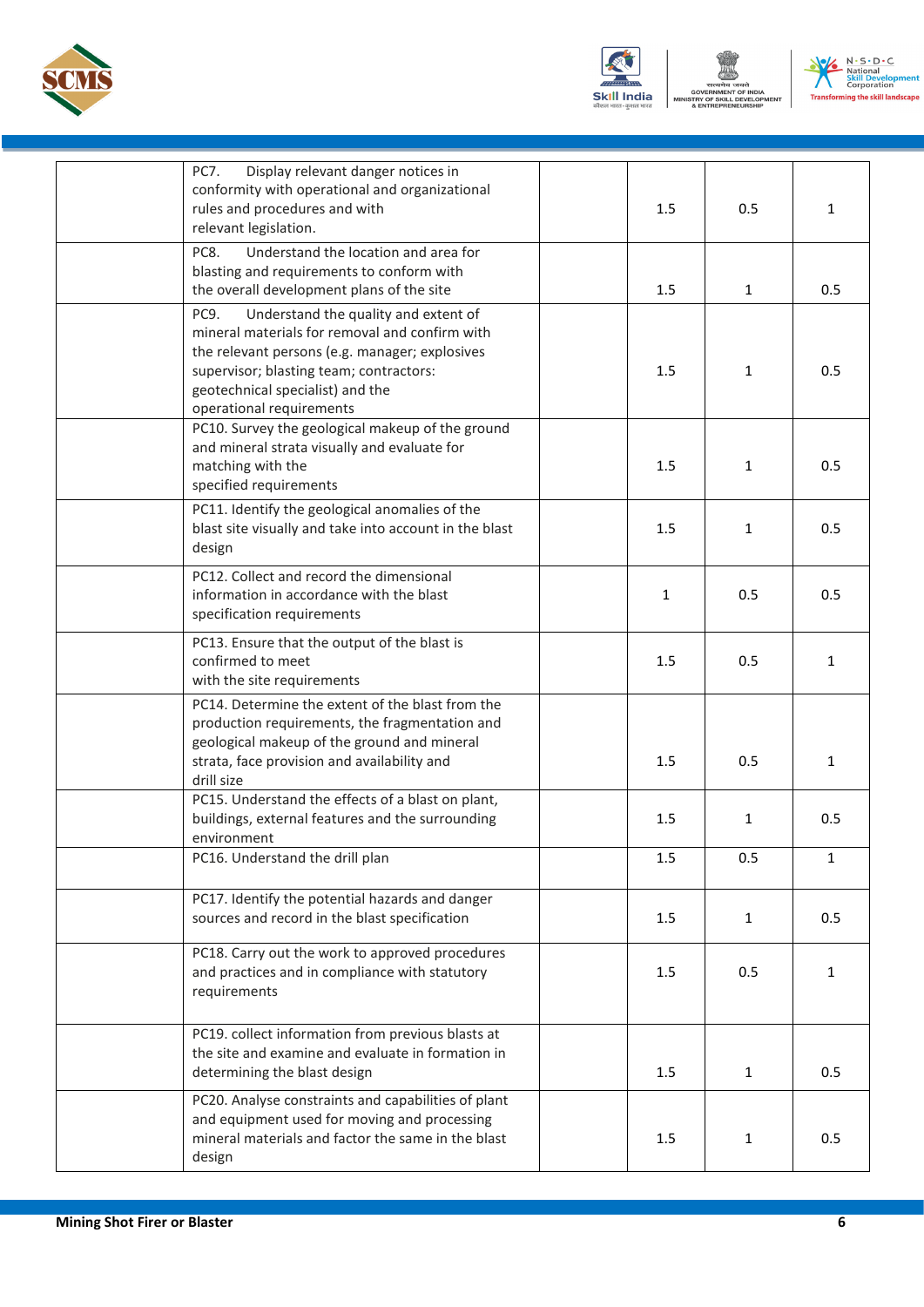





|                                                                                                      | PC21. determine types of explosive materials,<br>method of initiation and blasting system and<br>clearly stipulate in accordance with operational<br>and organization rules and procedures and<br>compliance with legislative requirements |       | $\mathbf{1}$ | 0.5          | 0.5          |
|------------------------------------------------------------------------------------------------------|--------------------------------------------------------------------------------------------------------------------------------------------------------------------------------------------------------------------------------------------|-------|--------------|--------------|--------------|
|                                                                                                      | PC22. ensure rules and procedures for the storing,<br>transporting and handling of explosives are clearly<br>established which comply with<br>legislative requirements                                                                     |       | 1            | 0.5          | 0.5          |
|                                                                                                      | PC23. Ensure that requirements for safety and<br>security of the blast operations<br>are clearly identified and communicated                                                                                                               |       | $\mathbf{1}$ | 0.5          | 0.5          |
|                                                                                                      | PC24. Obtain authorization of the blast<br>specification in accordance with operational and<br>organizational rules and procedures and comply<br>with<br>legislative requirements                                                          |       | 1.5          | 0.5          | 1            |
|                                                                                                      | PC25. Communicate the agreed upon blast<br>specifications to concerned stakeholders, in<br>accordance with operational and organizational<br>rules and procedures and comply with<br>legislative requirements                              |       | 1.5          | 0.5          | $\mathbf{1}$ |
|                                                                                                      |                                                                                                                                                                                                                                            | Total | 35           | 18.5         | 16.5         |
| 2. MIN/ N0480<br>(Charge Blast Holes,<br><b>Blast to</b><br>Specification and<br>deal with misfires) | PC1.<br>Check each blast hole is checked for<br>condition, dimension, angle, inclination and<br>direction, as appropriate, to ensure it is suitable<br>for charging to the blast specification.                                            | 35    | 1.5          | 1            | 0.5          |
|                                                                                                      | Identify, record and report any variations<br>PC <sub>2</sub> .<br>to the blasting specification and confirm with the<br>appropriate<br>persons.                                                                                           |       | 1            | 0.5          | 0.5          |
|                                                                                                      | Prepare the required quantities of<br>PC3.<br>explosives in accordance with the blast<br>specification                                                                                                                                     |       | 1.5          | 1            | 0.5          |
|                                                                                                      | PC4. Check the explosives to ensure they conform,<br>in quantity and type, to the blasting<br>specification.                                                                                                                               |       | 1.5          | 1            | 0.5          |
|                                                                                                      | PC5. Charge the blast holes in accordance with<br>the blasting specification                                                                                                                                                               |       | 1.5          | $\mathbf{1}$ | 0.5          |
|                                                                                                      | PC6.<br>Place detonators and primers accurately<br>in<br>conformity with the blasting specification                                                                                                                                        |       | 1.5          | 1            | 0.5          |
|                                                                                                      | PC7.<br>Identify and report the variations<br>between the specification and the actual<br>conditions at the time of charging in conformity<br>with<br>operational and organizational rules and<br>procedures                               |       | 1.5          | 1            | 0.5          |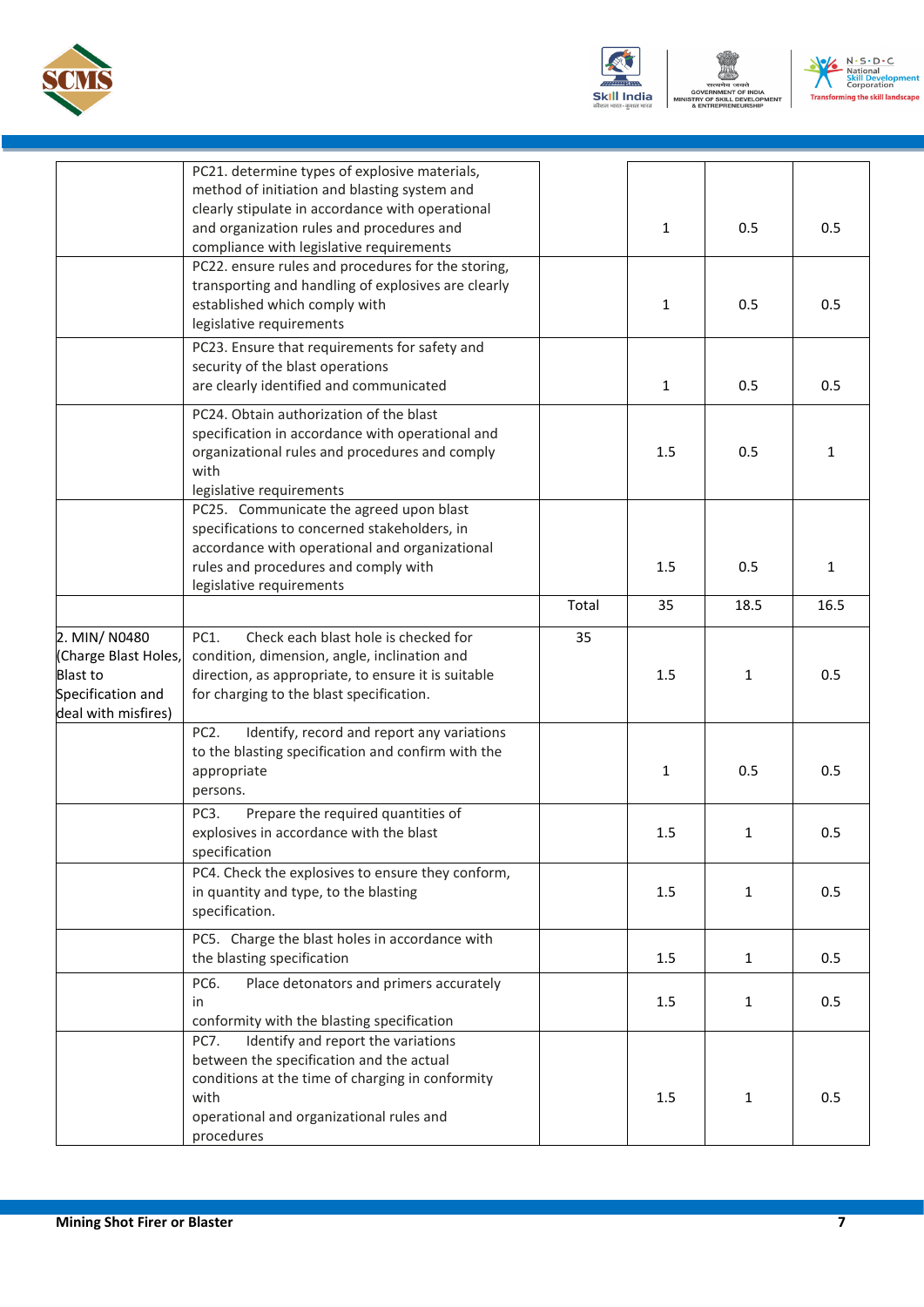





| Return the explosive materials which are<br>PC8.<br>surplus to requirements to store and<br>correctly package and label and maintain the<br>records                                    | 1            | 0.5          | 0.5 |
|----------------------------------------------------------------------------------------------------------------------------------------------------------------------------------------|--------------|--------------|-----|
| PC9.<br>Interpret and implement the approved<br>procedures and practices for disposal of surplus<br>materials                                                                          | $\mathbf{1}$ | 0.5          | 0.5 |
| PC10. Connect the ignition system for the<br>explosive accurately in conformity with the blast<br>specification                                                                        | 1.5          | 1            | 0.5 |
| PC11. Protect the connections against adverse<br>environmental conditions, premature ignition and<br>mechanical damage                                                                 | 1.5          | 1            | 0.5 |
| PC12. Implement operational safety procedures<br>whilst preparing the initiation circuit and<br>connecting the ignition system in conformity with<br>approved procedures and practices | 1            | 0.5          | 0.5 |
| PC13. Check the ignition system and initiation<br>sequences thoroughly in accordance with<br>operational and organizational<br>rules and procedures and relevant legislation           | $\mathbf{1}$ | 0.5          | 0.5 |
| PC14. Clear and secure the specified danger zone<br>effectively in compliance with operational and<br>organizational<br>rules and procedures and the blast specification               | 1            | 0.5          | 0.5 |
| PC15. Provide clear notification to public of<br>intention to fire the explosive                                                                                                       | 1            | 0.5          | 0.5 |
| PC16. Maintain security of exploder in compliance<br>with relevant explosives regulations,<br>operational and organizational rules and procedures                                      | $\mathbf{1}$ | 0.5          | 0.5 |
| PC17. Fire the explosive when all safety precautions<br>have been taken and verified                                                                                                   | 1.5          | $\mathbf{1}$ | 0.5 |
| PC18. Inspect the blast area (including where<br>applicable, the face, crest and pile) thoroughly in<br>accordance with site rules and<br>operational procedures                       | 1.5          | $\mathbf{1}$ | 0.5 |
| PC19. Provide the all clear on satisfaction that the<br>area is safe and the blasting operation is complete                                                                            | 1.5          | $\mathbf{1}$ | 0.5 |
| PC20. Record the type and quantity of explosive<br>materials and means of initiation in<br>accordance with organizational and operational<br>procedures                                | 1            | 0.5          | 0.5 |
| PC21. Recognize misfires correctly and communicate<br>to appropriate person(s)                                                                                                         | $\mathbf{1}$ | 0.5          | 0.5 |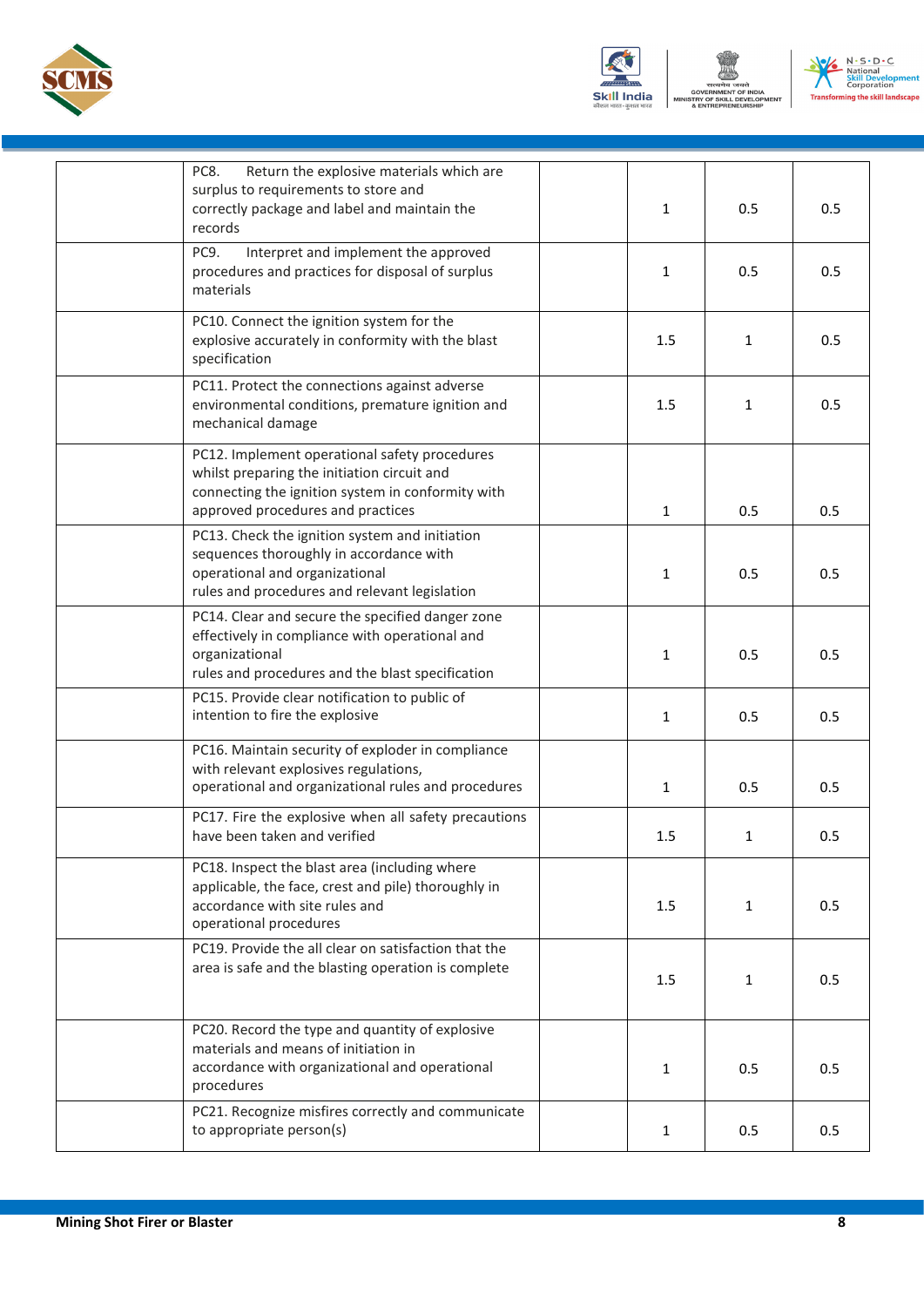





|                                    | PC22. Clearly mark the located misfire in accordance<br>with operational and organizational rules and<br>procedures                                                                                                  |       | 1.5            | $\mathbf{1}$   | 0.5          |
|------------------------------------|----------------------------------------------------------------------------------------------------------------------------------------------------------------------------------------------------------------------|-------|----------------|----------------|--------------|
|                                    | PC23. Secure the exclusion zone in conformity with<br>operational and organizational rules and procedures                                                                                                            |       | 1.5            | $\mathbf{1}$   | 0.5          |
|                                    | PC24. Record and report the method of dealing with<br>the misfire clearly and accurately in accordance with<br>operational and<br>organizational procedures                                                          |       | $\mathbf{1}$   | 0.5            | 0.5          |
|                                    | PC25. Secure the area of recovery for unexploded<br>explosive and isolate until<br>recovery has been carried out and the area made<br>safe                                                                           |       | 1.5            | $\mathbf{1}$   | 0.5          |
|                                    | PC26. Ensure that the method of recovery used for<br>unexploded charges minimizes the risk of accidental<br>initiation and is in conformity with operational and<br>organizational rules and procedures for misfires |       | 1.5            | $\mathbf{1}$   | 0.5          |
|                                    | PC27. Ensure that explosives and detonating devices<br>are recovered and disposed of correctly and safely                                                                                                            |       | 1.5            | 1              | 0.5          |
|                                    |                                                                                                                                                                                                                      | Total | 35             | 21.5           | 13.5         |
| 3.MIN/N0901<br>(Health and Safety) | PC1. Comply with occupational health and safety<br>regulations adopted by the employer.                                                                                                                              | 30    | 3              | $\overline{2}$ | $\mathbf{1}$ |
|                                    | PC2. Follow mining operations<br>procedures with respect to materials handling and<br>accidents                                                                                                                      |       | 3              | $\overline{2}$ | $\mathbf{1}$ |
|                                    | PC3. Follow the correct safety steps in case of<br>accident or<br>major failure                                                                                                                                      |       | 3              | $\overline{2}$ | 1            |
|                                    | PC4. Comply with safety regulations and procedures<br>in case of fire hazard.                                                                                                                                        |       | 3              | 2              | 1            |
|                                    | PC5. Operate various grades of<br>fire extinguishers.                                                                                                                                                                |       | 3              | $\overline{2}$ | 1            |
|                                    | PC6. Work responsibly and as safe and careful as<br>possible so as not to put the health and safety of self<br>or others at risk, including members of the public                                                    |       | 2              | 1.5            | 0.5          |
|                                    | PC7. Perform storage and transport of hazardous<br>materials compliant with safety guidelines<br>prescribed by DGMS.                                                                                                 |       | $\overline{2}$ | 1.5            | 0.5          |
|                                    | PC8. Deal with misfires as per statutory requirement                                                                                                                                                                 |       | $\overline{2}$ | $\mathbf{1}$   | $\mathbf{1}$ |
|                                    | PC9. Identify characteristics of<br>post-blast fumes and take necessary precautions.                                                                                                                                 |       | 3              | $\overline{2}$ | $\mathbf{1}$ |
|                                    |                                                                                                                                                                                                                      |       |                |                |              |